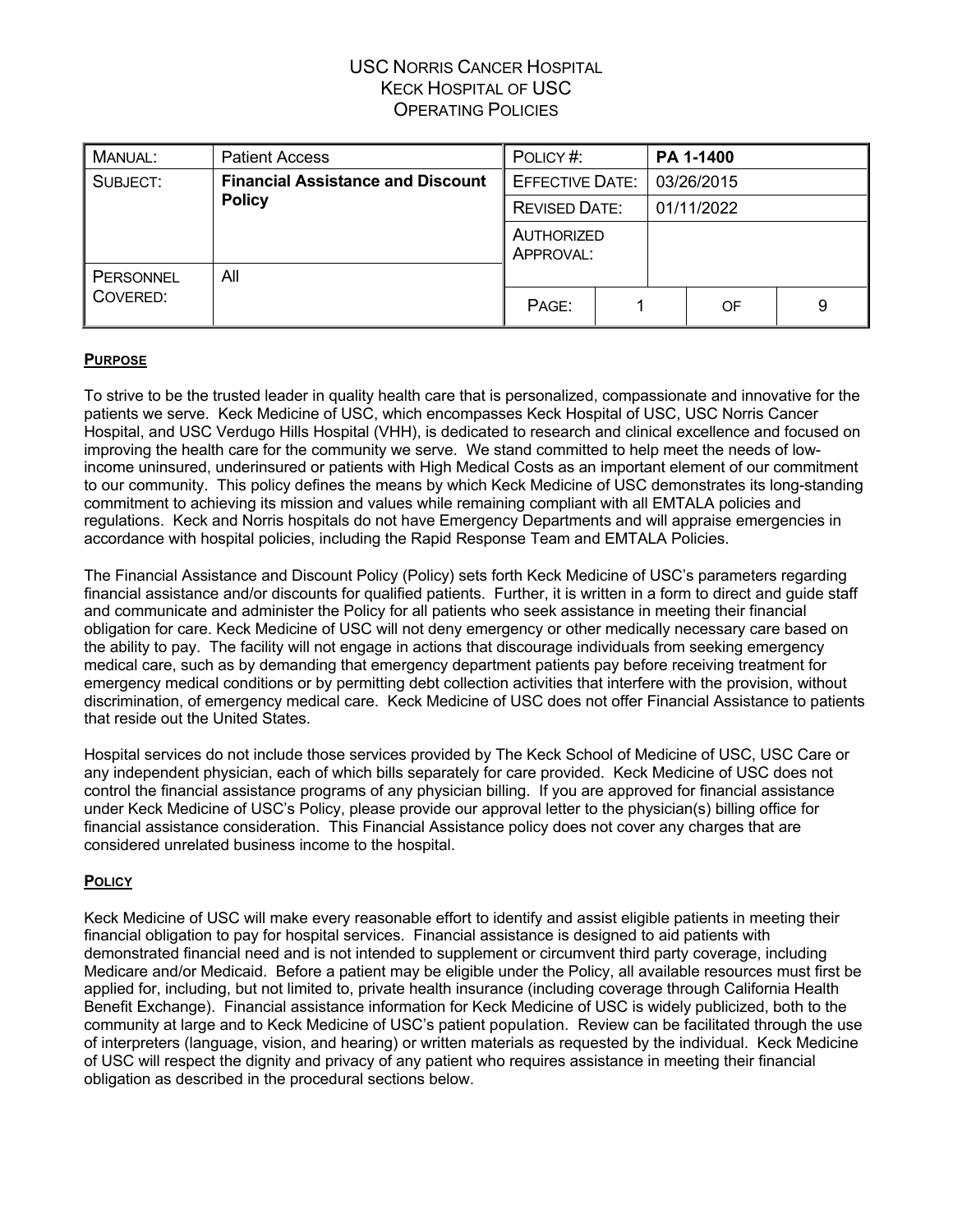| . MANUAL:     | <b>Patient Access</b>                    | POLICY#:             |                        | <b>PA 1-1400</b> |  |  |
|---------------|------------------------------------------|----------------------|------------------------|------------------|--|--|
| SUBJECT:      | <b>Financial Assistance and Discount</b> |                      | <b>EFFECTIVE DATE:</b> | 03/26/2015       |  |  |
| <b>Policy</b> |                                          | <b>REVISED DATE:</b> |                        | 01/11/2022       |  |  |
|               |                                          | PAGE                 |                        | OF               |  |  |

#### **PROCEDURE**

- 1. COMMUNICATION AND PATIENT/ACCOUNT IDENTIFICATION
	- a. Keck Medicine of USC widely publicizes its Policy through the following means:
		- i. Keck Medicine of USC makes the Policy, the financial assistance application, and a plain language summary of the Policy available on its Website;
		- ii. Keck Medicine of USC makes paper copies of the Policy, the financial assistance application, and a plain language summary available to patients or members of the community on request and without charge, both by mail and in the admissions areas of Keck Medicine of USC and in Patient Accounting Customer Service. Keck Medicine of USC has determined the percentage or number of LEP (limited English proficiency) individuals in the hospital facilities' community. Keck Medicine of USC will provide these policies in English and Spanish languages based on Los Angeles Service Planning Area 4 which is the community served by Keck Medicine of USC.
		- iii. Keck Medicine of USC notifies and informs members of the community served by Keck Medicine of USC of the Policy through the posting on Keck Medicine of USC's Web site and through conspicuous posting in all locations with high patient volumes including, but not limited to, patient arrival locations, and check out areas, the billing office, and ancillary service locations. The Web site and the public postings inform patients where more information may be obtained.
		- iv. Keck Medicine of USC notifies and informs individuals who receive care from Keck Medicine of USC about the Policy by doing the following:
			- (1) Offering a copy of the plain language summary to patients as part of the intake or discharge process and providing written information about financial assistance to all self-pay patients. This material includes a statement about how patients may obtain additional information;
			- (2) Including a conspicuous written notice on billing statements that (a) notifies recipients about the availability of discounted payment or charity care under the Policy, (b) includes the telephone number of Patient Financial Services department, which can provide additional information about the Policy and the application process, and also includes the direct Web site address where copies of the Policy, the financial assistance application, and the plain language summary of the Policy may be obtained; and (c) includes a statement that if a patient applies, or has a pending application, for another health coverage program at the same time that he or she applies for financial assistance from Keck Medicine of USC, neither application shall preclude eligibility for the other.
			- (3) Posting conspicuous public displays that notify patients of the Policy in public areas of Keck Medicine of USC, including the admissions areas and that also inform patients where they may obtain additional information.

(Cal. Health & Safety Code § 127420(b); 26 U.S.C. § 501(r)—(4)(a)(5)).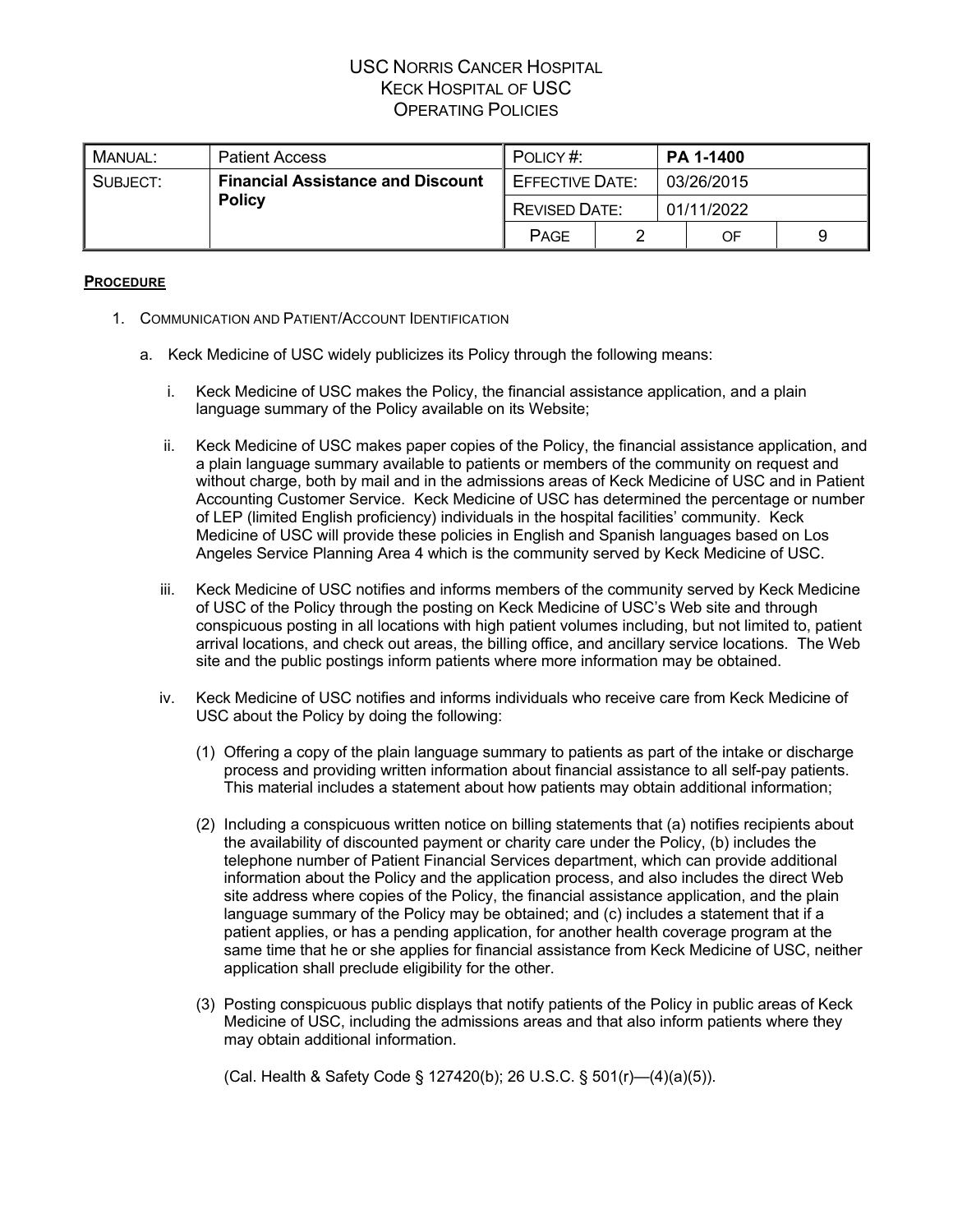| . MANUAL:     | <b>Patient Access</b>                    | POLICY#:             |                        |            | <b>PA 1-1400</b> |            |  |  |
|---------------|------------------------------------------|----------------------|------------------------|------------|------------------|------------|--|--|
| SUBJECT:      | <b>Financial Assistance and Discount</b> |                      | <b>EFFECTIVE DATE:</b> |            |                  | 03/26/2015 |  |  |
| <b>Policy</b> |                                          | <b>REVISED DATE:</b> |                        | 01/11/2022 |                  |            |  |  |
|               |                                          | <b>PAGE</b>          |                        |            | OF               | 9          |  |  |

- b. Written materials regarding the Policy are available in English and Spanish. Language interpretive services are provided whenever necessary to facilitate the patient's understanding and participation in payment options for financial assistance.
- c. Once a completed application is received, a financial assistance determination will be made as soon as reasonably possible. Keck Medicine of USC personnel will make all reasonable efforts to obtain information from patients about whether private or public health insurance may fully or partially cover the expense of their care. Keck Medicine of USC staff will assess the patient's eligibility for all available payer linkage options.
- d. Patients' accounts for hospital services that may be appropriate for financial assistance include the following:
	- i. Uninsured patients with no or limited means to pay.
	- ii. Insured patients who are unable to pay patient liabilities, e.g., deductibles, co-insurance, or copays, as required by third party coverage, including Medicare deductible or coinsurance and Medi-Cal Share of Cost.
	- iii. Patients with High Medical Costs as defined in definitions.
- e. Patients that qualify will not be billed more than AGB (amounts generally billed) for emergency or medically necessary care. The Prospective Method will be used to determine AGB.
- f. Amounts Generally Billed (AGB) Prospective Method: Amounts generally billed (AGB) is based on the billing and coding process Keck Medicine of USC uses for Medicare fee-for-service for emergency or medically necessary services. Total expected payment from Medicare is divided by total expected billed charges for such claims, and that number is subtracted from 1 to calculate the AGB percentage. The Keck Medicine of USC AGB reduction to gross charges is adjusted with any changes to charges.
- 2. FINANCIAL ASSISTANCE APPLICATION PROCESS
	- a. Keck Medicine of USC personnel will assist any eligible patient unable to pay for services, who cooperatively provides information about his/her ability to pay. Failure to fully cooperate or complete the application entirely or provide requirement documentation will result in the application being denied under the Policy.
	- b. The financial assistance determination may be based on the patient providing individual or household income and family size information in the form of federal tax returns for the most recent year and, if employed, the two most recent pay stubs.
		- i. The following additional information may be required:
			- (1) Information on all assets, both liquid and non-liquid, but shall not include statements on retirement or deferred-compensation plans;
			- (2) Waivers or releases authorizing Keck Medicine of USC to obtain account information from financial or commercial institutions that hold monetary assets to verify their value;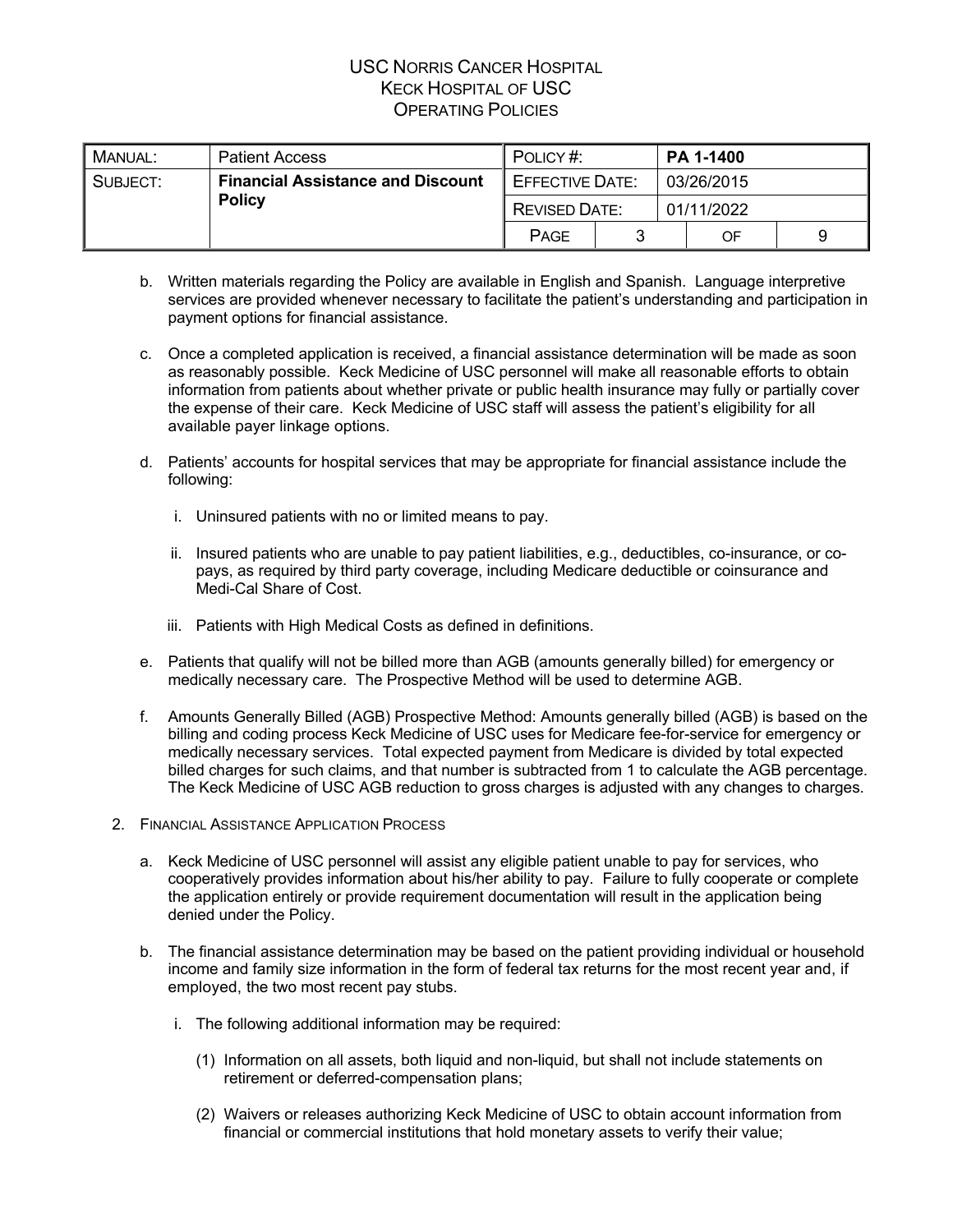| MANUAL:       | <b>Patient Access</b>                    | POLICY#:    |                        |  | <b>PA 1-1400</b> |  |  |
|---------------|------------------------------------------|-------------|------------------------|--|------------------|--|--|
| SUBJECT:      | <b>Financial Assistance and Discount</b> |             | <b>EFFECTIVE DATE:</b> |  | 03/26/2015       |  |  |
| <b>Policy</b> | <b>REVISED DATE:</b>                     |             | 01/11/2022             |  |                  |  |  |
|               |                                          | <b>PAGE</b> |                        |  | OF               |  |  |

- (3) Family size (includes legally qualified dependents) used to determine the appropriate benchmark.
- ii. If it is determined that the family income is above 400% of the Federal Poverty Level (FPL), Keck Medicine of USC may still consider the patient eligible for financial assistance but the following information may be required:
	- (1) Individual or family net worth, including assets, both liquid and non-liquid, liabilities and claims against assets;
	- (2) Employment status will be considered in the context of whether the likelihood of future earnings will be sufficient to meet the cost of paying for healthcare services within a reasonable period of time;
	- (3) Unusual expenses or liabilities;
	- (4) Additional information as required for special circumstances.
- c. Eligibility for financial assistance may be determined at any time Keck Medicine of USC is in receipt of qualifying information. This includes pre-qualification prior to services being rendered. However, patients shall be encouraged to provide the information within 30 days of the request in order to partner with Keck Medicine of USC during the billing cycle. The full collections cycle is for a 180-day period. During that time, Keck Medicine of USC shall use monthly statements and out-bound calls to reach the patient regarding his or her obligation to provide the qualifying information and to continue to extend the offer of financial assistance under the Policy.
- d. A patient's failure to engage in the collections cycle or submit a completed financial assistance application and required documents will result in the account(s) being placed with an external bad debt agency after 181 days in the billing cycle. This will include formal collections processes to collect on the balances due. We will not initiate Extraordinary Collection Actions (ECA) until or after day 240 after the initial post discharge billing statement.
- 3. FINANCIAL ASSISTANCE DETERMINATION AND ELIGIBILITY
	- a. To qualify for financial assistance coverage for either the entire hospital bill or a portion of the hospital bill, all of the following criteria must be met:
		- i. The patient must be a Self-Pay Patient or have documented annual out-of-pocket medical expenses that exceed 10% of the patient's current family income or 10% of the patient's family income over the prior 12 months, whichever is lower;
		- ii. The services are emergencies and/or medically necessary, not cosmetic;
		- iii. The patient's family income does not exceed 400% of the FPL. (Cal. Health & Safety Code § 127400(c);
		- iv. The individual must be a US resident and not an international patient who has traveled to the United States for the sole purpose of medical tourism.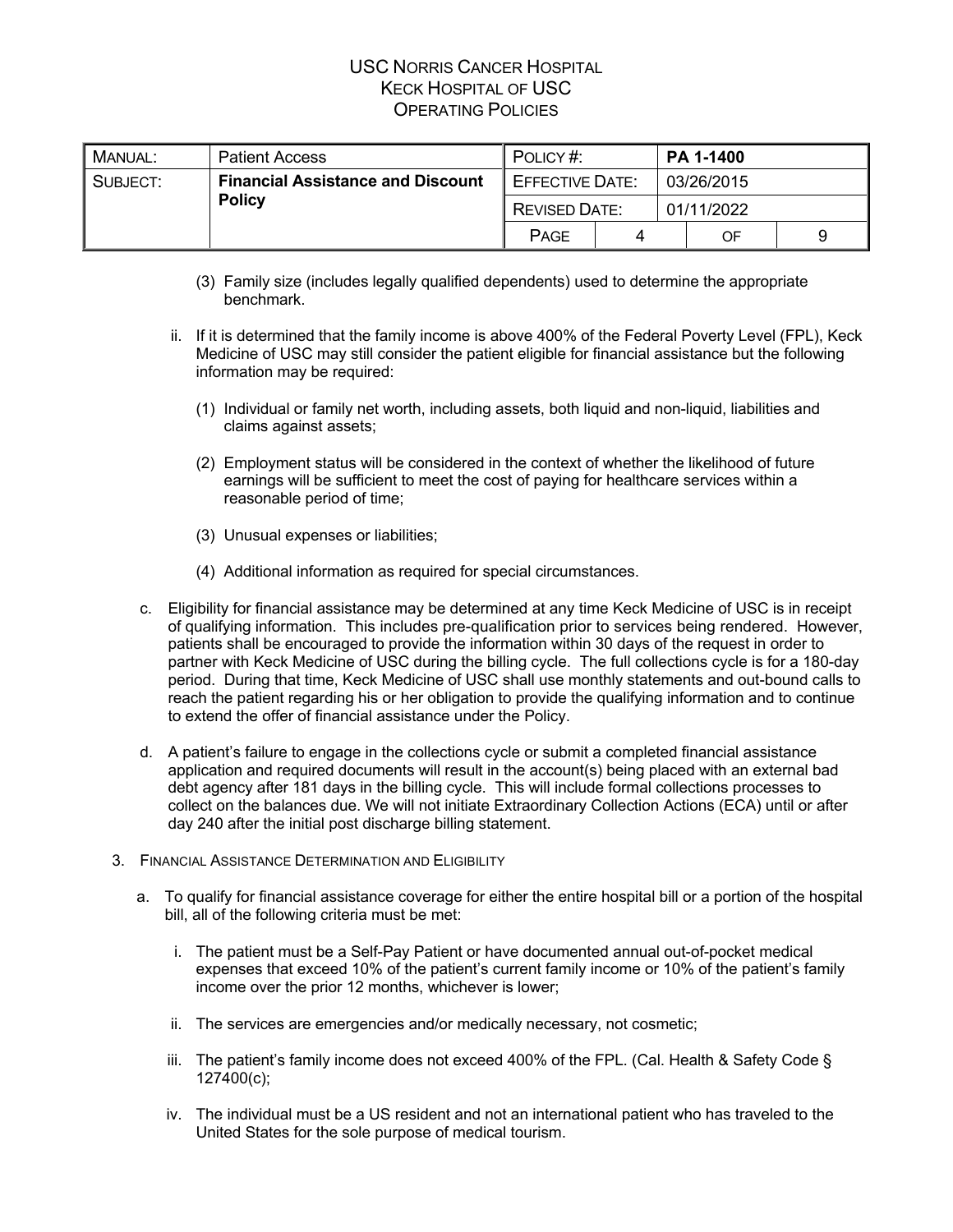| MANUAL:       | <b>Patient Access</b>                    | POLICY#:             |                        |            | PA 1-1400 |  |
|---------------|------------------------------------------|----------------------|------------------------|------------|-----------|--|
| SUBJECT:      | <b>Financial Assistance and Discount</b> |                      | <b>EFFECTIVE DATE:</b> | 03/26/2015 |           |  |
| <b>Policy</b> |                                          | <b>REVISED DATE:</b> |                        | 01/11/2022 |           |  |
|               |                                          | <b>PAGE</b>          |                        |            | OF        |  |

- b. The first \$10,000.00 of a patient's monetary assets and 50% of a patient's monetary assets over the first \$10,000.00 shall not be considered in determining eligibility for financial assistance.
- c. Financial assistance will be granted on a sliding scale basis, according to the Policy. The following eligibility requirements will be reviewed and updated annually. Keck Medicine of USC's sliding scale:

| <b>FPL sliding</b><br><b>Scale</b> | 100% | 133% | 150% | 200% | 201%-<br>215% | 216%<br>230% | 231%<br>245% | 246%-<br>260% | 261%-<br>275% | 276%-<br>290% | 291%-<br>305% | 306%-<br>320% | 321%<br>335% | 336%-<br>349% | >350% | 400% |
|------------------------------------|------|------|------|------|---------------|--------------|--------------|---------------|---------------|---------------|---------------|---------------|--------------|---------------|-------|------|
| Discount%                          | 100% | 100% | 100% | 100% | 90%           | 80%          | 70%          | 60%           | 50%           | 40%           | 30%           | 20%           | 10%          | 5%            | 5%    | 5%   |
| Required<br>Payment %              | 0%   | 0%   | 0%   | 0%   | 10%           | 20%          | 30%          | 40%           | 50%           | 60%           | 70%           | 80%           | 90%          | 95%           | 95%   | 95%  |

- i. Both Self-Pay Patients and Patients with High Medical Costs are eligible to apply for the Discounted Payment Program.
	- (1) Self-Pay Patients: For Self-Pay Patients whose family income is between 201 percent and 400 percent, inclusive, of the FPL, Keck Medicine of USC shall limit the expected payment for services provided by Keck Medicine of USC to the amount of payment Keck Medicine of USC would expect in good faith to receive for providing services under Medicare ("governmentsponsored program rate"). If Keck Medicine of USC provides a service for which there is no established payment by Medicare, then Keck Medicine of USC shall establish an appropriate discounted payment amount.
	- (2) Patients with High Medical Costs: For Patients with High Medical Costs whose documented income is between 201 percent and 400 percent, inclusive, of the Federal Poverty Level, Keck Medicine of USC shall limit the expected payment for services provided by Keck Medicine of USC to the lesser of (i) the balance after any insurance payments are applied or (ii) the applicable government-sponsored program rate based on Medicare rates.
	- ii. For an income level that is 200% of FPL or less, the entire hospital bill will be forgiven.
- d. Patients who are determined to be Homeless or who qualify under Presumptive FA Eligibility (as defined below) and not participating in another financial assistance program will be granted 100% financial assistance.
- e. All uninsured patients will be offered Keck Medicine of USC's Established Cash Price for services rendered. If the patient's income is over 400% of the FPL, the patient will not automatically qualify for any additional write-off of the hospital bill. However, other considerations for eligibility may be made if the patient is unable to pay the Established Cash Price and at the discretion of the Associate Administrator of Revenue Cycle. These considerations include:
	- i. Presence of extenuating circumstances such as catastrophic medical events or other special situations. Any or all such cases require specific management approval. Net worth information included on the Patient Financial Assessment Statement will be used to evaluate these special situations;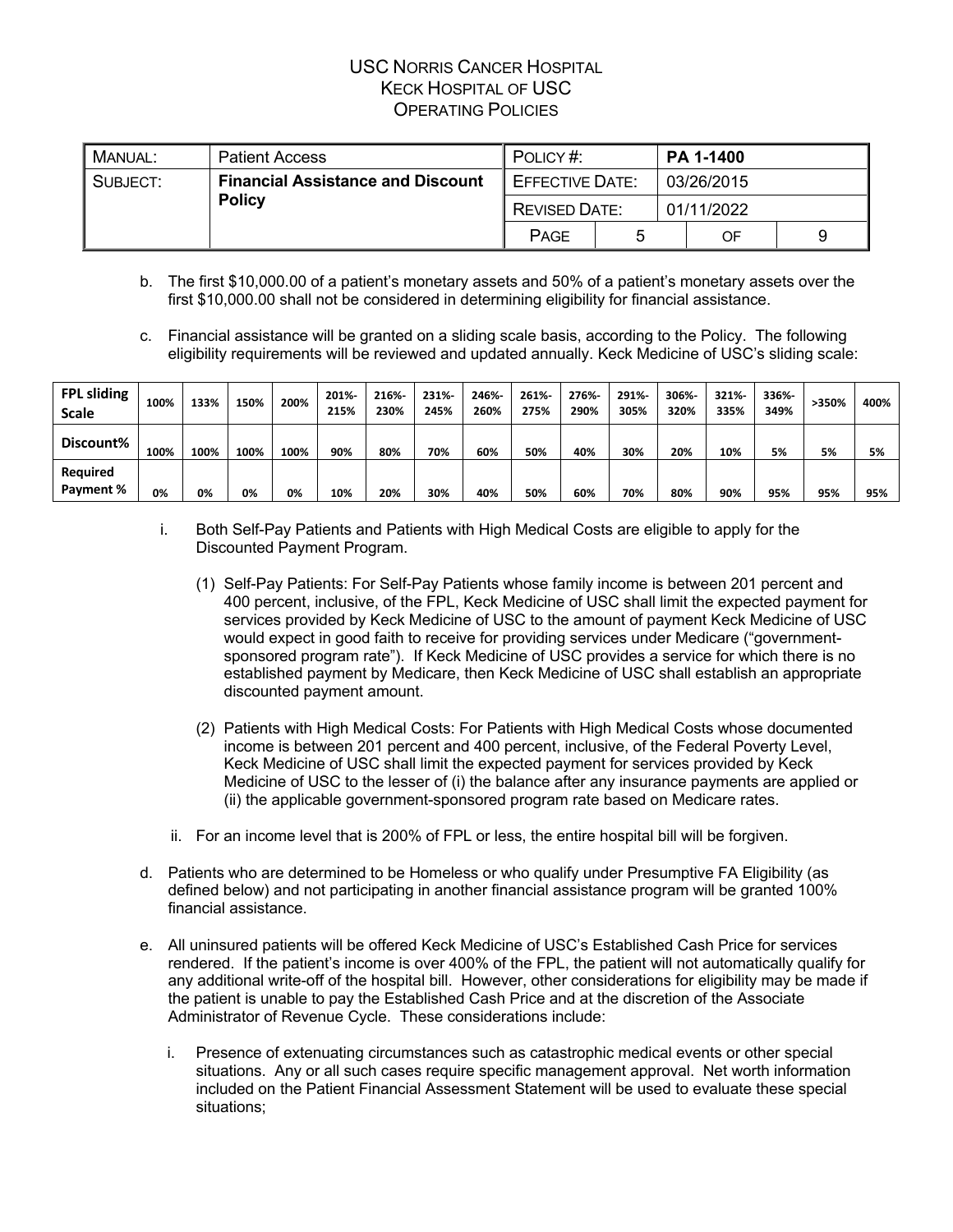| MANUAL:       | <b>Patient Access</b>                    | POLICY#:             |                        |            | <b>PA 1-1400</b> |            |  |  |
|---------------|------------------------------------------|----------------------|------------------------|------------|------------------|------------|--|--|
| SUBJECT:      | <b>Financial Assistance and Discount</b> |                      | <b>EFFECTIVE DATE:</b> |            |                  | 03/26/2015 |  |  |
| <b>Policy</b> |                                          | <b>REVISED DATE:</b> |                        | 01/11/2022 |                  |            |  |  |
|               |                                          | <b>PAGE</b>          |                        |            | OF               |            |  |  |

- ii. The presence of an applicable recent bankruptcy of the patient or third party providing coverage for the patient.
- f. In determining the total amount an uninsured patient would be held responsible for if they only qualified for partial financial assistance, the Established Cash Price, not the total gross charges, will be used.
- g. Circumstances where applications may not be required:
	- i. Patients who have previously been identified as eligible for financial assistance may be granted financial assistance without repeating the full financial evaluation process for a period of six months.
- h. A determination of eligibility will be made based on all requested documentation.
- i. Should it be determined that the patient has paid more than required, a refund will be issued.
- j. Patients requesting to appeal financial assistance determinations may submit their requests to the Associate Administrator of Revenue Cycle.
- 4. ACCOUNT MANAGEMENT/NOTIFICATION REQUIREMENT
	- a. Keck Medicine of USC posts the availability of this Policy at all locations with high patient volume, including admission and registration areas, outpatient settings and the Patient Account office.
	- b. Keck Medicine of USC will provide patients with written notice containing information about availability of the Policy including information about eligibility, as well as contact information for additional information. This written notice also will be provided to patients who receive outpatient care and who may be billed for that care but were not admitted as an inpatient.
	- c. Keck Medicine of USC billing statements communicate the availability of government-sponsored programs for any patient who has not provided proof of coverage at the time of billing. Keck Medicine of USC shall provide the following information with a patient's bill:
		- i. A statement of charges for services provided by Keck Medicine of USC;
		- ii. A request that the patient inform Keck Medicine of USC if the patient has health insurance coverage, including Medicare, Healthy Families, Medi-Cal or other coverage;
		- iii. A statement indicating how patients may obtain applications for government-sponsored coverage and that Keck Medicine of USC will provide these applications; and
		- iv. The Keck Medicine of USC telephone number from which a patient may obtain information about Keck Medicine of USC's Policy, and how to apply for financial assistance.
	- d. Each patient billing statement will include a prominent statement indicating the availability of financial assistance. The bill will also indicate the dates of hospital services and if a third party has been billed.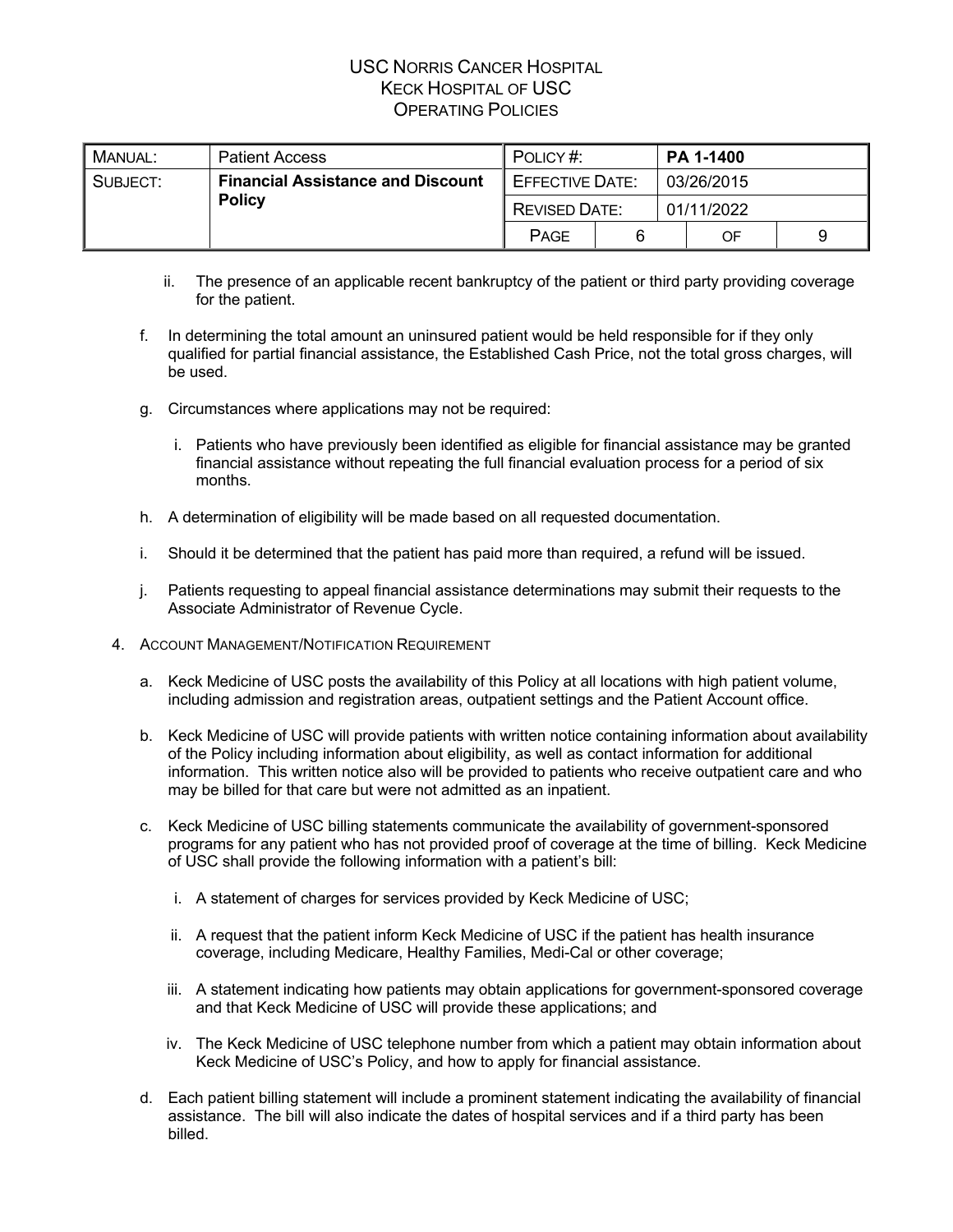| MANUAL:       | <b>Patient Access</b>                    | POLICY#:    |                        |  | <b>PA 1-1400</b> |            |  |  |
|---------------|------------------------------------------|-------------|------------------------|--|------------------|------------|--|--|
| SUBJECT:      | <b>Financial Assistance and Discount</b> |             | <b>EFFECTIVE DATE:</b> |  |                  | 03/26/2015 |  |  |
| <b>Policy</b> | <b>REVISED DATE:</b>                     |             | 01/11/2022             |  |                  |            |  |  |
|               |                                          | <b>PAGE</b> |                        |  | OF               | 9          |  |  |

- e. Patient bills will include information about a Keck Medicine of USC contact, including an address and telephone number patients may call when they have questions about their bill. Patient billing questions will be responded to promptly by telephone or in writing.
- f. If the patient fails to engage in the collections cycle, and formal collections are required, Keck Medicine of USC will follow all fair debt and collections practices according to this Policy and will act in a manner that treats patients with dignity, respect and compassion. Prior to formal collections, Keck Medicine of USC will provide written notice containing:
	- i. Nonprofit credit counseling services that may be available in the area;
	- ii. A plain language summary of the patient's rights pursuant to California Health and Safety Code Section 127430(a).
	- iii. Patients will be sent a notice of the following information: (1) date of service; (2) name of entity to whom debt is being assigned; (3) how to get an itemized bill; (4) and an application for financial assistance.
- g. Accounts being evaluated for financial assistance will not be turned over to an internal or external collection agency until the conclusion of the financial assistance evaluation, which will occur in the event of the patient's failure to produce requested information or otherwise cooperate in pursuing financial assistance.
- h. All collection activity will be based upon written procedures adhered to by both Keck Medicine of USC collection staff and external collection agencies. A copy of the Billing and Collection Policy can be obtained from Patient Accounting Department or on our website www.keckmedicine.org in multiple languages. We shall maintain an agreement with the external collection agency, requiring the agency to adhere to Keck Medicine of USC's standards and scope of practices with respect to debt collection, and to comply with Keck Medicine of USC's program of reasonable payment plans. The external collection agency will also assist the patient with the financial assistance program and application process. Any patient who qualifies under the financial assistance program will be removed from the external collection agency processing and any negative credit reporting will be deleted. Formal debt collections will be pursued in a consistent manner with state and federal collections laws.
- i. Financial Assistance determination will be made only by approved Hospital personnel. In the event of a dispute, a patient or guarantor may seek review from the Associate Administrator of Revenue Cycle in writing by providing additional information to support the dispute at:

Keck Medicine of USC Attention: Associate Administrator of Revenue Cycle 1000 S Fremont Ave., Unit 16, Building A13 Alhambra, CA 91803

j. Please send Financial Assistance Application and Required Documents to:

Keck Hospital of USC, USC Norris Cancer Hospital and USC Verdugo Hills Hospital:

• Contact the Financial Assistance Coordinator-855-532-5729 (contact number for all facilities)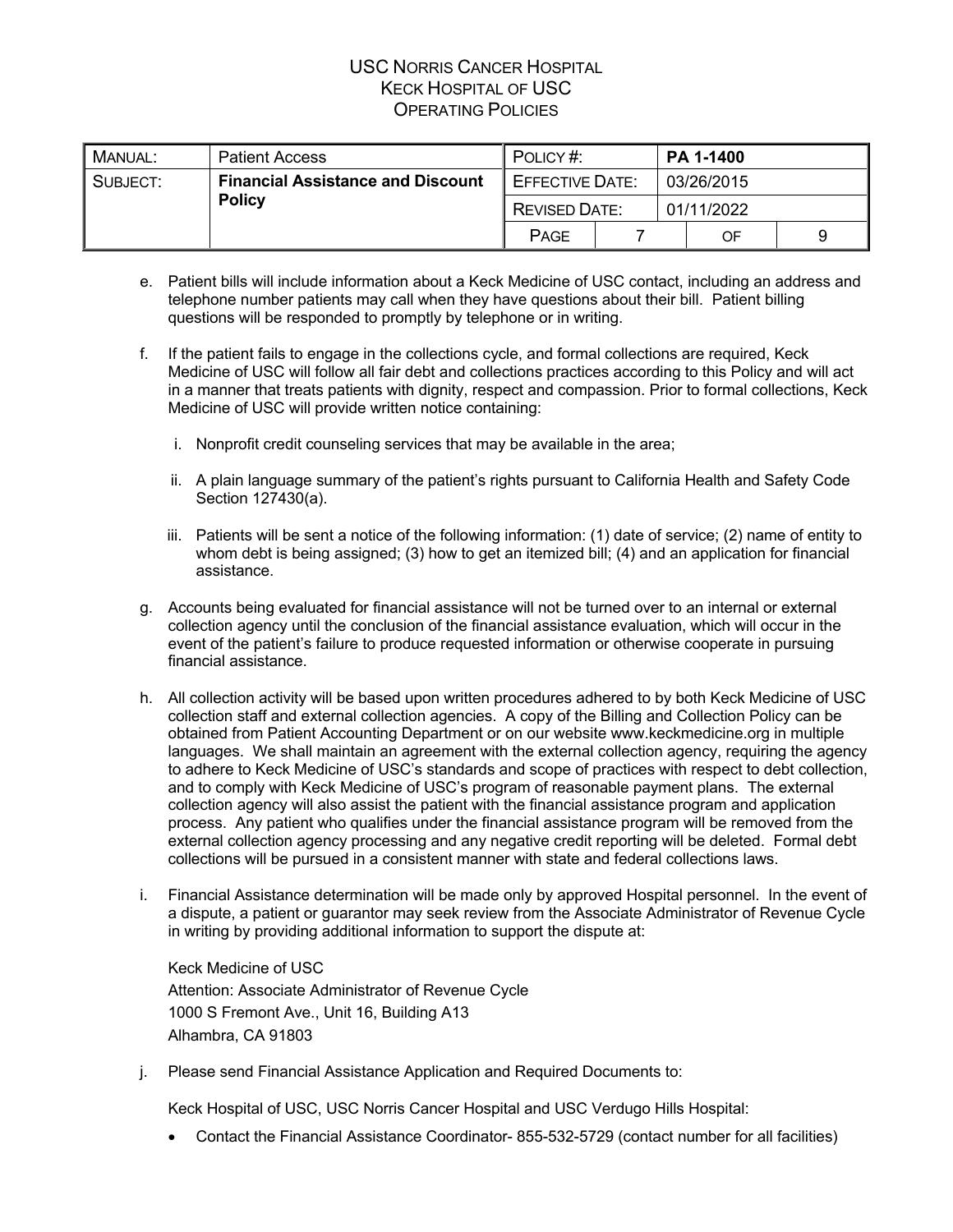| MANUAL:       | <b>Patient Access</b>                    | POLICY#:             |                        | <b>PA 1-1400</b> |  |  |
|---------------|------------------------------------------|----------------------|------------------------|------------------|--|--|
| SUBJECT:      | <b>Financial Assistance and Discount</b> |                      | <b>EFFECTIVE DATE:</b> | 03/26/2015       |  |  |
| <b>Policy</b> |                                          | <b>REVISED DATE:</b> |                        | 01/11/2022       |  |  |
|               |                                          | <b>PAGE</b>          |                        | OF               |  |  |

- Secure Fax for all Facilities: 323-865-5672
- Mail: Keck Medicine of USC Financial Assistance Coordinator 1000 S Fremont Ave., Unit 16, Building A13 Alhambra, CA 91803
- 5. PAYMENT PLANS FOR FINANCIALLY QUALIFIED PATIENTS WILL BE PROVIDED WITHOUT INTEREST CHARGES
	- a. A patient who qualifies for discounted payment shall cooperate in establishing an extended payment plan. Keck Medicine of USC and the patient shall negotiate the terms of the payment plan and Keck Medicine of USC shall take into consideration the patient's family income and Essential Living Expenses. If Keck Medicine of USC and the patient cannot agree on an extended payment plan, then Keck Medicine of USC shall create a reasonable payment plan based on amounts owed over time. A payment plan grid is established below and any deviation must be approved by the Associate Administrator of Revenue Cycle.

|                                              | <b>Total Amount Owed and Months to Pay Based on Need</b> |                  |           |  |  |  |  |
|----------------------------------------------|----------------------------------------------------------|------------------|-----------|--|--|--|--|
| <b>Total Amount Owed</b>                     | \$1 to \$500                                             | \$501 to \$3,000 | $$3001+$  |  |  |  |  |
| May Be Approved by<br><b>Staff</b>           | 6 Months                                                 | 12 Months        | 24 Months |  |  |  |  |
| <b>Must Be Approved by</b><br><b>Manager</b> | 12 Months                                                | 24 Months        | 36 Months |  |  |  |  |

- b. A payment plan will only be considered to be in default if a scheduled payment is not received for 90 days.
- c. An attempt will be made to contact the patient both by phone and in writing before the payment plan is declared in default.
- d. Defaulted payment plan accounts will be transferred to a formal collections process.

#### **REFERENCE(S)**

• Internal Revenue Code of 1986, Section 501(r).

#### **ATTACHMENTS**

**Definitions** 

|            | Effective/Revision Dates for Policy # PA 1-1400 |                         |  |  |  |  |
|------------|-------------------------------------------------|-------------------------|--|--|--|--|
| Effective: | 03/26/2015                                      | Governing Board         |  |  |  |  |
| Revised:   | 06/30/2016                                      | Governing Board         |  |  |  |  |
| Revised:   | 07/25/2017                                      | <b>Policy Committee</b> |  |  |  |  |
| Revised:   | 06/25/2019                                      | <b>Policy Committee</b> |  |  |  |  |
| Reviewed   | 02/09/2021                                      | <b>Policy Committee</b> |  |  |  |  |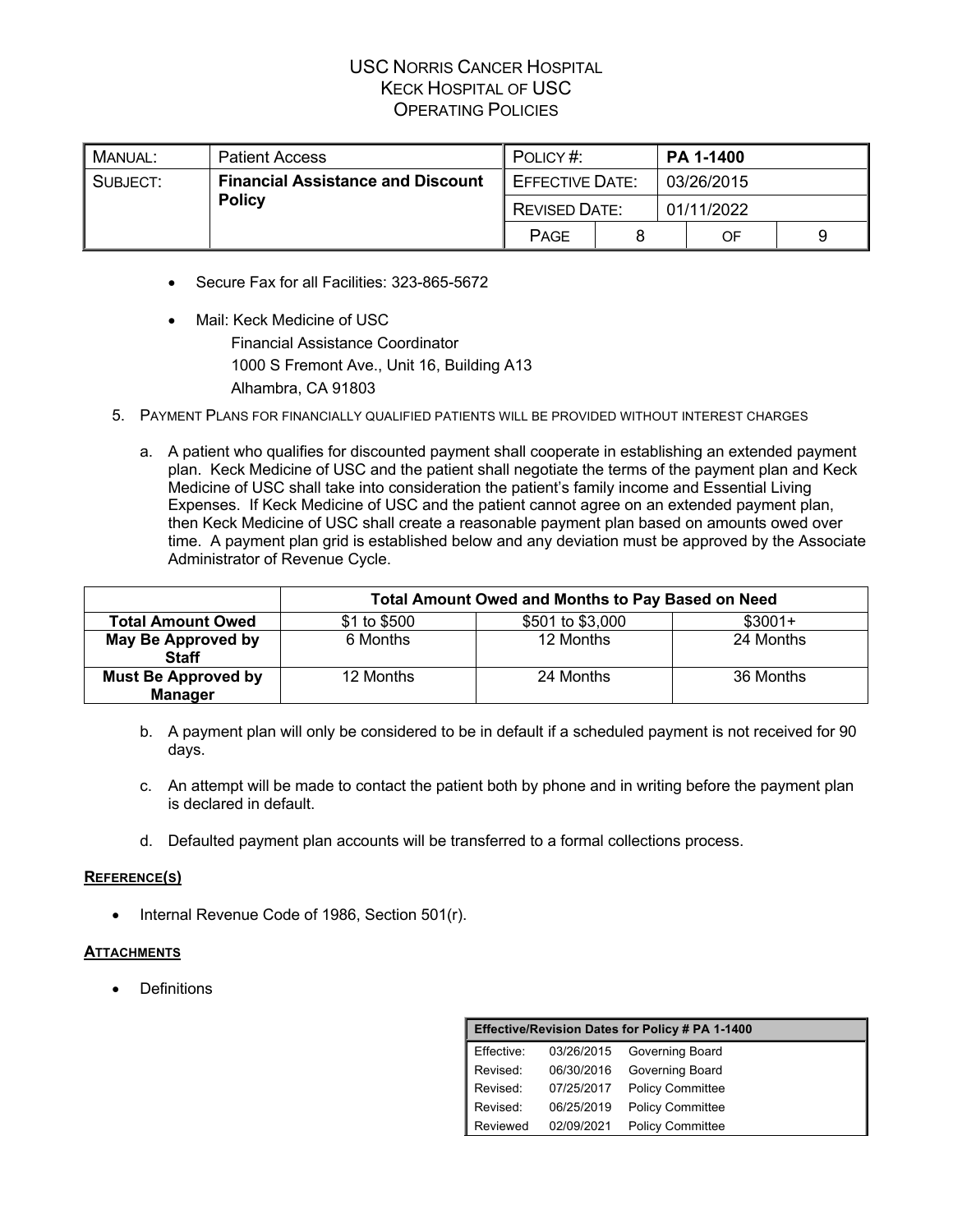| . Manual:     | <b>Patient Access</b>                    | POLICY#:             |                        |            | <b>PA 1-1400</b> |  |
|---------------|------------------------------------------|----------------------|------------------------|------------|------------------|--|
| SUBJECT:      | <b>Financial Assistance and Discount</b> |                      | <b>EFFECTIVE DATE:</b> | 03/26/2015 |                  |  |
| <b>Policy</b> |                                          | <b>REVISED DATE:</b> |                        | 01/11/2022 |                  |  |
|               |                                          | <b>PAGE</b>          |                        |            | OF               |  |

| Revised: |                                          | 01/11/2022 Policy Committee |
|----------|------------------------------------------|-----------------------------|
|          |                                          |                             |
|          | 00/00/0000<br>Keywords: Charity, poverty |                             |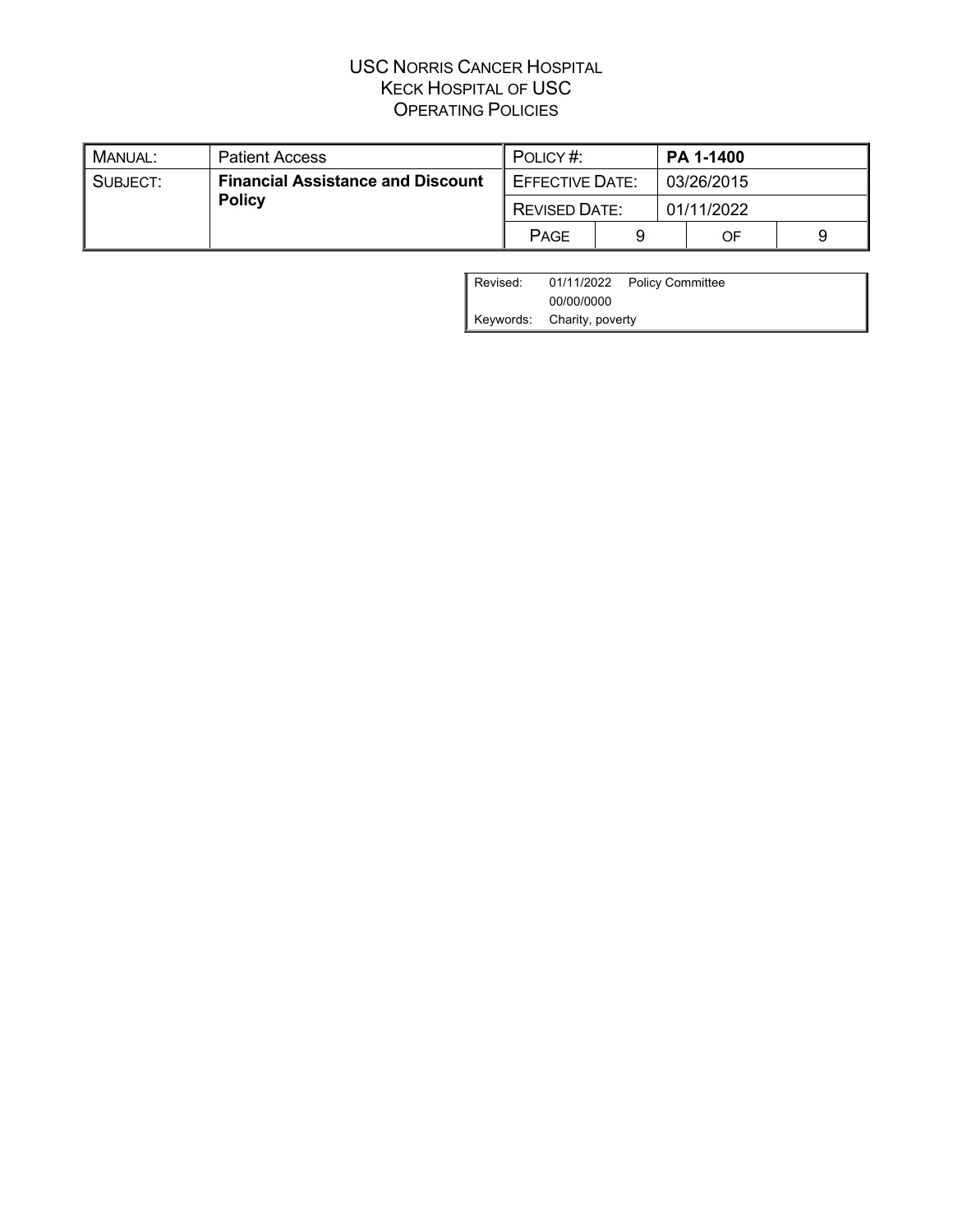# Keck Medical<br>Center of USC

#### **DEFINITIONS**

| <b>Charity Care</b>                    | That portion of care provided by a hospital to a patient for which a third party<br>payer is not responsible and the patient is unable to pay, and for which the<br>hospital has no expectation of payment.                                                                                                                                                                                                                                                                                                              |
|----------------------------------------|--------------------------------------------------------------------------------------------------------------------------------------------------------------------------------------------------------------------------------------------------------------------------------------------------------------------------------------------------------------------------------------------------------------------------------------------------------------------------------------------------------------------------|
| <b>Discounted Payment</b>              | Limited, expected payment for emergency and medically necessary services to a<br>discounted rate for financially qualified patients whose income is between 201<br>and 400%, inclusive, of the Federal Poverty Level.                                                                                                                                                                                                                                                                                                    |
| <b>Extraordinary Collection Action</b> | Any action against an Individual(s) responsible for a bill related to obtaining<br>payment of a Self-Pay Account that requires a legal or judicial process or<br>reporting adverse information about the Responsible Individual(s) to consumer<br>credit reporting agencies/credit bureaus. ECAs do not include transferring of a<br>Self-Pay Account to another party for purposes of collection without the use of<br>legal or judicial process or the reporting of adverse information to credit<br>agencies/bureaus. |
| <b>Essential Living Expenses</b>       | Expenses for any of the following: rent or house payment and maintenance; food<br>and household supplies; utilities and telephone; clothing; medical and dental<br>payments; insurance; school or childcare; child and spousal support;<br>transportation and auto expenses, including insurance, gas and repairs;<br>installment payments; laundry and cleaning; and other extraordinary expenses                                                                                                                       |
| <b>Established Cash Price</b>          | The expected payment amount after the application of a discount from its full<br>charges for services offered to patients who have no insurance or qualify under<br>the hospital's discount payment policy.                                                                                                                                                                                                                                                                                                              |
| <b>Federal Poverty Level</b>           | The most recent poverty guidelines periodically adopted by the federal<br>Department of Health and Human Services for determining financial eligibility for<br>participation in various programs based upon family size as applicable to<br>California.                                                                                                                                                                                                                                                                  |
| Homeless                               | A person is Homeless if he/she lives:                                                                                                                                                                                                                                                                                                                                                                                                                                                                                    |
|                                        | In a place not meant for human habitation such as: streets, cars, abandoned<br>1.<br>buildings, parks;                                                                                                                                                                                                                                                                                                                                                                                                                   |
|                                        | 2.<br>In emergency shelters;                                                                                                                                                                                                                                                                                                                                                                                                                                                                                             |
|                                        | 3. In transitional or supportive housing (for people coming from the street or a<br>shelter) and;                                                                                                                                                                                                                                                                                                                                                                                                                        |
|                                        | 4. In any of the above places, but is in a hospital/institution short-term (30 days<br>or less);                                                                                                                                                                                                                                                                                                                                                                                                                         |
|                                        | In a private dwelling, but will be evicted within a week;<br>5.                                                                                                                                                                                                                                                                                                                                                                                                                                                          |
|                                        | In an institution, but will be discharged within a week and the discharging<br>6.<br>institution does not provide housing as part of discharge planning;                                                                                                                                                                                                                                                                                                                                                                 |
|                                        | 7. Without a secure living environment because the patient is a victim of<br>domestic violence;                                                                                                                                                                                                                                                                                                                                                                                                                          |
|                                        | 8. Without any possible residence having been identified and with no resources<br>nor support networks to assist with obtaining housing.                                                                                                                                                                                                                                                                                                                                                                                 |
|                                        | Source: www.HUD.gov offices                                                                                                                                                                                                                                                                                                                                                                                                                                                                                              |